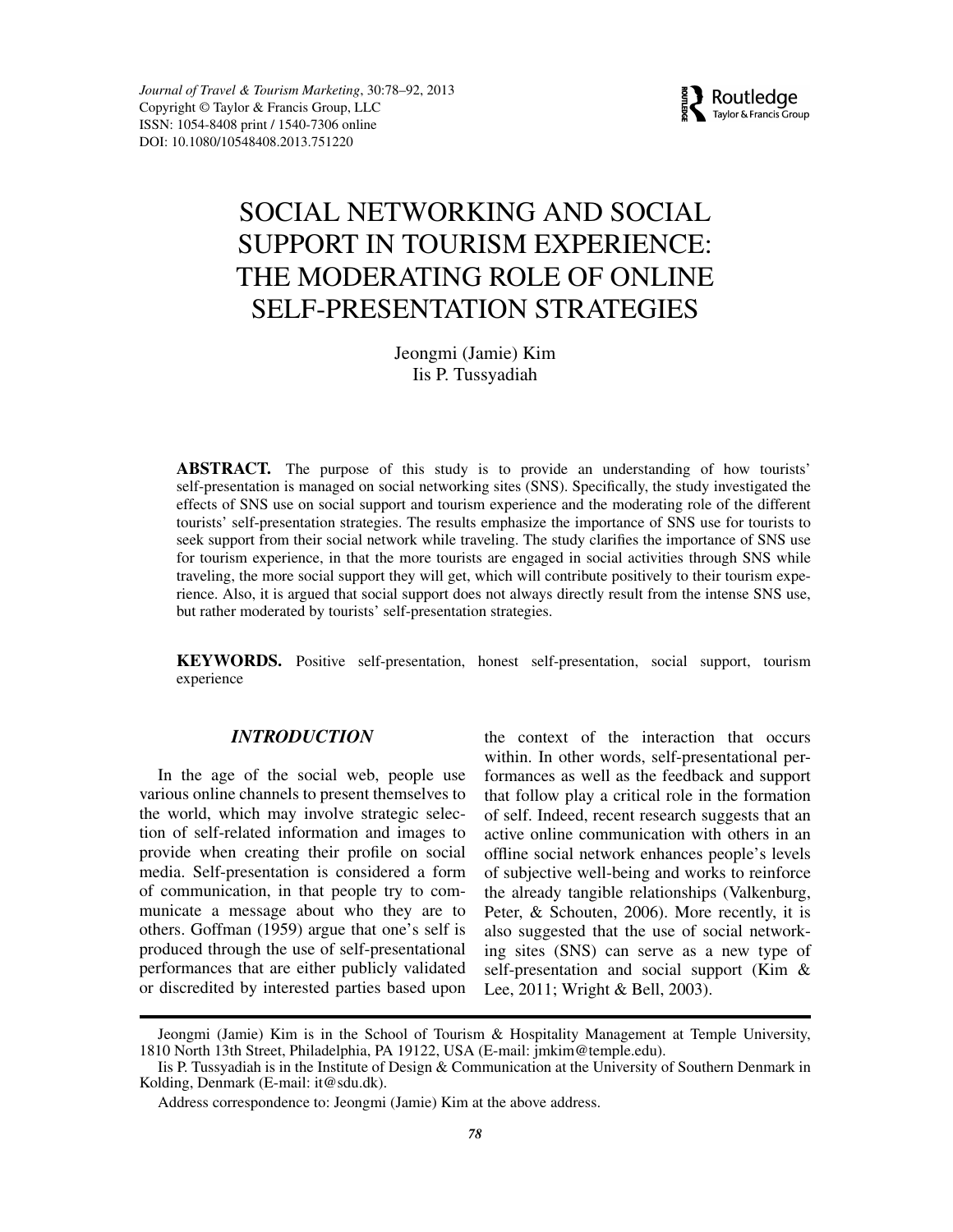However, existing studies have hardly discussed the effect of SNS use and online social support in the context of travel. Nowadays, tourists increasingly share photos and videos as well as write blog and micro-blog posts in order to communicate with and seek support from friends, family, colleagues, and even strangers without any time and space restraints (Huang, Basu, & Hsu, 2010). Indeed, as technological features of SNS are more and more diverse, tourists use SNS for a variety of reasons from seeking travel-related information, maintaining social connections, finding travel companions, providing travel tips and suggestions, to simply having fun by sharing interesting travel experiences with each other (Wang, Yu, & Fesenmaier, 2002). Thus, SNS provide tourists with additional opportunities to present themselves and exchange social support with others online (Walther & Boyd, 2002; Wright & Bell, 2003). As these processes occur while traveling, self-presentational performances on SNS can be considered inseparable from tourism experience. Hence, it is argued that the value chain of self-presentation within SNS would exert an influence on tourists' experience.

Gibbs, Ellison, and Heino (2006) argue that using SNS presents individuals with new challenges in regard to self-presentation behavior. The two key factors of SNS—namely, the reduced communication cues and potentially asynchronous communication—enable users to engage in selective self-presentation (Walther, 2007). According to the hyperpersonal model of computer-mediated communication (CMC), through online communication, people have the ability to develop relationships that are more socially desirable than in parallel faceto-face interactions by using selective selfpresentation and the subsequent highlighting of certain characteristics while masking others (Walther, 2007). Recent studies on the roles of self-presentation in various online contexts such as online dating (Ellison, Steinfield, & Lampe, 2007; Gibbs et al., 2006), Avatar creation (Vasalou, Joinson, Banziger, Goldie & Pitt, 2008), and SNS use among students (Kim & Lee, 2011; McLaughlin, Vitak, & Crouse, 2011)—have investigated this tendency. These previous works, however, do not consider

selective self-presentation strategies and SNS use behavior together to draw valuable outcomes.

In the context of travel, tourists may be more inclined to present themselves to others in a selective manner by highlighting the favorable and appropriate images of themselves, while others may prefer to present themselves in a true-to-self manner. This suggests that elucidating selective self-presentation strategies will gain a more profound theoretical understanding about tourists experience in the social media era. Thus, an examination of how the different self-presentation strategies affect social support and, subsequently, the tourism experience is of a great importance. Therefore, the purpose of this study is to examine how tourists' self-presentation is managed on SNS and how self-presentation and social support in SNS influences tourists' experience. Specifically, the study investigated the effects of SNS use on social support and tourism experience and the moderating role of the different tourists' selfpresentation strategies.

#### *LITERATURE REVIEW*

## *Social Networking Sites (SNS) and Self-Presentation*

In his classic work, *The Presentation of Self in Everyday Life* (1959), Goffman suggests that people are concerned with the way others perceive them, in that presenting favorable and appropriate images to impress others are the motivating actors that guide and control people's behavior. Higgins (1987) approaches the same concept from a broader perspective. He conceptualizes three types of self domains based on the standpoints of the actor and/or an imagined audience: the ideal self, the ought self, and the actual self. The ideal self is composed of qualities that the actor or others wish for him/her to possess, while the ought self comprises qualities that the actor or others expect him/her to possess due to an obligation. The actual self is composed of stable qualities the actor or others believe s/he possesses. Goffman and Higgins' frameworks are useful to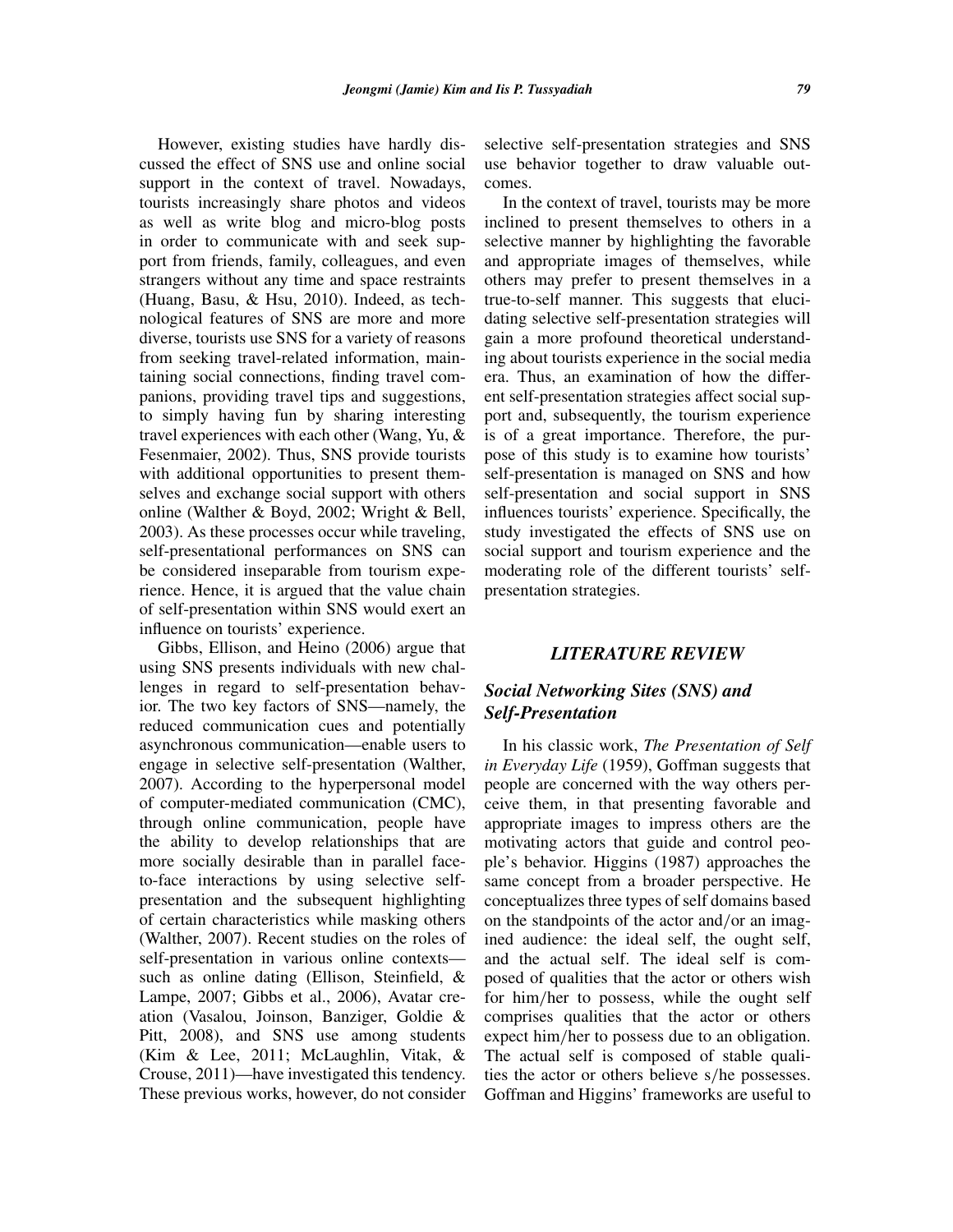assist in an understanding of self-presentation activities. The process of "packaging and editing the self" involves choices about what information to include, what to leave out, and whether to engage in a more positive manner or to remain honest with one's audience (McLaughlin et al., 2011; Toma, Hancock, & Ellison, 2008, p. 1024). This selective process of self-presentation is essential for social support.

On most SNS, users have a greater control over their self-presentational activities, in that SNS allows them to manage their online interactions more strategically (Ellison et al., 2007). One of the relevant theoretical approaches to understand this selfpresentation mechanism in SNS context is the hyperpersonal model (Walther, 1996). It suggests that the unique features of SNS—namely, the reduced cues environment and the asynchronous communication—allow users to selectively self-present themselves (Walther, 1996). Thus, an individual can manage the information about him/herself in order to earn the approval of others and to give positive impressions about him/her. Furthermore, recent research suggests that people's effort to idealize their positive parts is experienced in accordance with the need to present their true self to others (Kraut et al., 1998; Ellison et al., 2007). Although the high visibility of displayed positive behavior may easily lead a SNS user to pursue a positive selfpresentation (Kimmerle & Cress, 2008), users anticipating long-term and/or pre-existing relationships with their SNS friends may choose to present themselves honestly without selectively putting their highly desirable images (Gibbs et al., 2006; Kim & Lee, 2011). In other words, the experience of SNS users can be optimized through selective self-presentation as this selfpresentation will affect responses from their peers.

Aligned with the hyperpersonal model, the interaction among the performers and the audience plays an important role in self-presentation (Goffman, 1959). Research shows that users are acutely aware of the criteria needed to achieve social support from peers on SNS. For example, people are quite deliberate in choosing photos to represent themselves on their SNS profiles that

fit these standards (Hine, 2001; Siibak, 2009; Valkenburg et al., 2006). As such, self- presentation can be seen as a product of discourse between the audience and the performing tourist who tries to achieve a certain goal (Hine, 2001; Pearson, 2009). Depending on his/her objective and goal, a tourist may actively search for further input from the audience in order to create a suitable performance on SNS. In summary, it can be suggested that a tourist may choose a certain level of positive or honest self-presentation strategies on SNS while traveling in order to attain social support from their friends (Kim & Lee, 2011).

#### *Social Support*

Social support can be defined as "verbal and nonverbal communication between recipients and providers that reduces uncertainty about the situation, the self, the other, or the relationship, and functions to enhance a perception of personal control in one's experiences" (Albrecht & Adelman, 1987, p. 19). According to social psychology literature, social support is often seen as critical in making social environments less stressful, healthier, and more conducive to effective adaptation to stress in one of three ways: (a) socio-emotional coping refers to esteem support and social companionship in times of stress; (b) informational support refers to the transfer of pertinent information designed to help cope with a particular stressor; and (c) instrumental support involves the transfer of goods or services (House, 1981; Mikal & Grace, 2012).

With the development in information and communication technology (ICT), the boundary of social support is expanding from traditional face-to-face communication context to computer-mediated communication context. Specifically, it is suggested that SNS can facilitate social interactions and social support (Walther, 1996; Kim & Lee, 2011) and that SNS characteristics make them an alternative to the traditional support networks within the face-to-face environment (Turner, Grube, & Meyers, 2001; Walther & Boyd, 2002). Through participating in online groups, some people found means to deal with various life problems.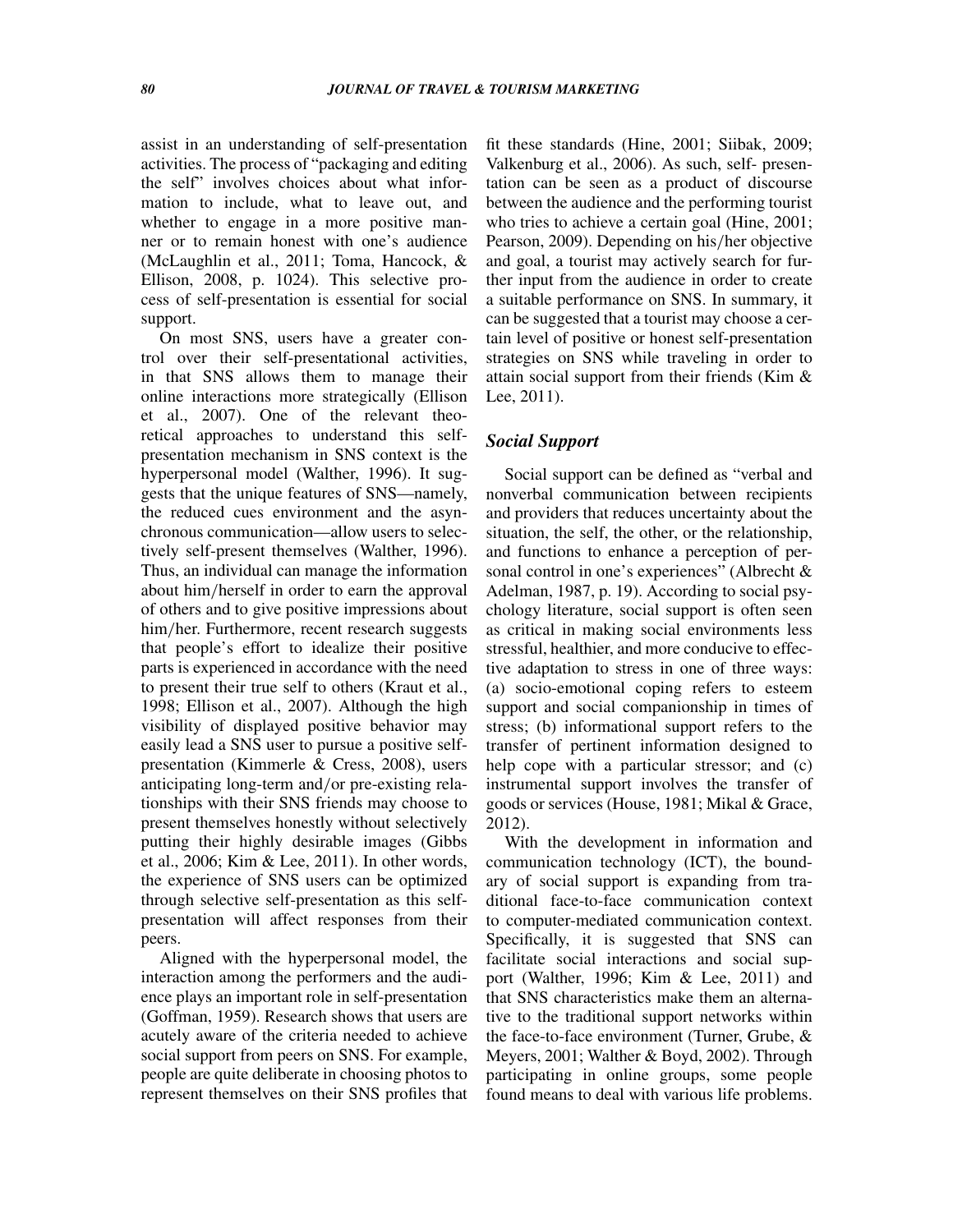As SNS can eliminate barriers related to time and distance and draw more number of participants than the traditional face-to-face communication (Chen & Choi, 2011), SNS may significantly enhance existing forms of social support (Kim & Lee, 2011; Mikal & Grace, 2012).

Some scholars point out the differences between perceived social support and received social support, and also that these two can be differently accessed (Bambina, 2007; Prati & Pietrantoni, 2010). Perceived social support can be defined as an individual's beliefs about the availability of various types of support from his/her network associates; whereas received social support is defined as the actual support received (Gottlieb & Bergen, 2010). For example, if a person has a large number of online friends on SNS, s/he may perceive some friends whom s/he would be able to rely on when facing problems. On the other hand, received social support is the actual social support that s/he receives through SNS—such as comments, likes, and trackbacks. Most importantly, perceived social support can differ from received social support, which may cause a dissonance about the relationships involved on SNS.

In the travel context, social support is known to moderate the relationship between stressful travel experiences and psychological outcomes (Berno & Ward, 2005; Huang & Hsu, 2009; Ward, 2001). Cross-cultural research has revealed that those with more avenues for support experience better physical and mental health (Ward, 2001). Social support for tourists could be provided from either weak ties, such as other tourists (Huang  $&$  Hsu, 2010); or close ties, such as friends and family (Klooster & Go, 2006). Social support during the initial phase of travel can also be derived from those undergoing a similar experience. Close ties can provide tourists with a sense of place. On the other hand, weak ties may extend resources to information needed to reduce possible fears about the new environment or provide an advice in the preparation for the trip. Ong and Ward (2005) argue that instrumental social support (i.e., informational and tangible support) is particularly effective in fostering positive psychological outcomes for tourists. Such support is routinely afforded by the tourism infrastructure, including tourist information centers and tour guides (Berno & Ward, 2005).

## *SNS and Tourism Experience*

Since tourism experience has a direct impact on tourist's satisfaction and revisit intention, it is a critical issue for destination marketing organizations (DMOs) to examine the main construct of tourism experience and how to enhance a positive tourism experience. Even though tourism experience concept has been noted as pivotal by both academics and policy makers, the disparity in the central meaning of the concept remains obscure (Jennings et al., 2009). Moreover, the development in ICT has transformed tourism globally (Buhalis & O'Connor, 2005) and the belief that tourism is an escape from the mundane of everyday life has been challenged (Uriely, 2005). In the current era of mass media, tourism experiences are more than gazing at distant sights and engaging in the facets of other cultures; rather, they are an integration of the interaction and reflection among tourist, places, others, and social networks (Uriely, 2005; Urry, 1990). Many studies (Huang & Hsu, 2010; Uriely, 2005; White & White, 2007) suggest that the social dimension of tourism can attribute the essence of tourism experience. In this sense, using SNS helps to meet tourists' social needs by allowing "the emergence of a mobile and network sociality," which is a "complex intersection of face-to-face interaction and mediated communication, co-presence and virtual proximity, corporeal travel and virtual motilities" (Mascheroni, 2007, p. 527).

Furthermore, it is argued that the process of narrating can be considered the process of making sense of people's lives (Gabriel, 2000; Tussyadiah & Fesenmaier, 2009). Also, drawing from the work of Giddens (1991), Desforges (2000) indicates that narratives and story sharing are important for tourists because through sharing their experiences, tourists can probe experiences that (re)produce their sense of self. According to Giddens (1991), selfidentity is not something that is just given as a result of the continuities of the individual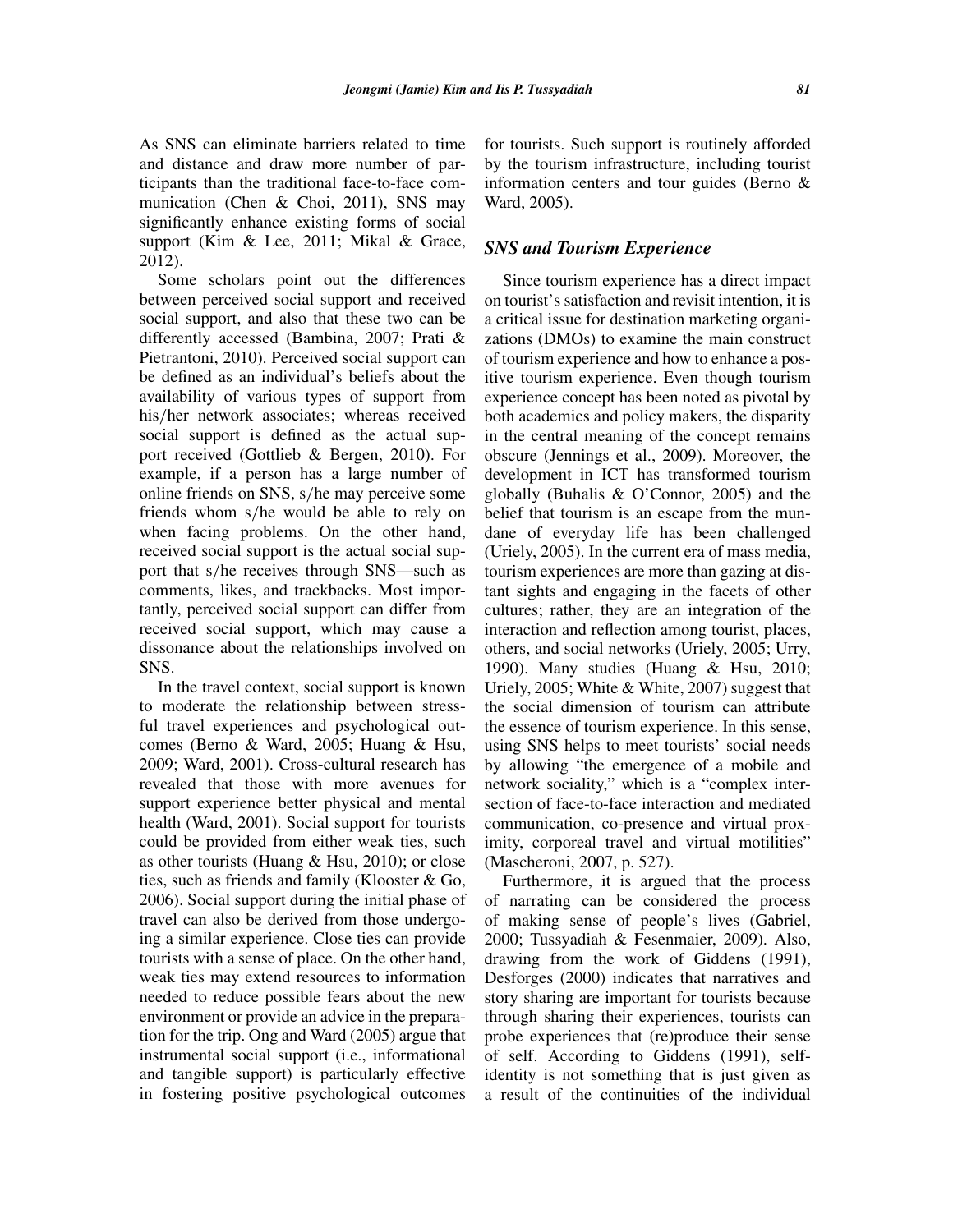action-system, but is something that has to be routinely created and sustained in the reflexive activities of the individual. It is through narration that allows tourist to reflect on their travel experiences and form self-concept (Desforges, 2000).

As tourists are expanding the space-time boundary through the use of ICT, the dynamics of ICT open a whole new set of experience for them. Hence, tourists' use of SNS and their self-presentation can generate an enjoyable tourism experience by stimulating the receiving of social support (Tussyadiah & Fesenmaier, 2009). Indeed, this adds to the complexity of tourism experience, as it can occur in an infinite range of places and is not limited to one specific place or encounter (O'Dell, 2005). Therefore, it can be argued that tourists' SNS use can provide the better experience, especially in terms of social and affective dimensions, by encouraging social interaction and providing reflective cues of their travel.

### *Research Hypotheses*

The aim of this research is to examine the positive relationships among tourists' use of SNS, social support, and tourism experience. Further, this research also examines whether or not the relationship between SNS use and social support is moderated by self-presentation strategies. The hypothesized model is illustrated in Figure 1. It is suggested that since users have the power to control the exchange of messages on SNS, SNS can facilitate social

interactions and social support (Walther, 1996; Kim & Lee, 2011). According to Ellison and colleagues (2011), "[it] is unlikely that individuals use *Facebook* to discover large numbers of new close friends, but the site effectively facilitates the ability to ask for emotional support from strong and weak ties and supports acts of 'social grooming" (p. 139). Previous study has also found that participating in an online community can provide useful information and emotional support; and greater involvement with an online community was predictive of lower perceived life stress (Mikal & Grace, 2012; Wright, 2000). Hence, SNS communication typically consists of interactions between users and their SNS friends (including actions such as photo tagging), in which one friend directly identifies another. Wall posts and messages are strong predictors of and are associated with an increased social support as well as reduced loneliness (Burke, Marlow, & Lento, 2010; Kim & Lee, 2011).

Also, to better understand the social support mechanisms, scholars have described social support as a "meta-construct" consisting of several subconstructs (Bambina, 2007; Cohen & Wills, 1985; House, 1981; Prati & Pietrantoni, 2010). The present study focuses on two of these subconstructs: received social support and perceived social support. Measures of received social support are designed to assess the specific supportive feedback that is provided to tourists by their SNS friends. On the other hand, measures of perceived social support assess tourists' general perception and belief toward their SNS



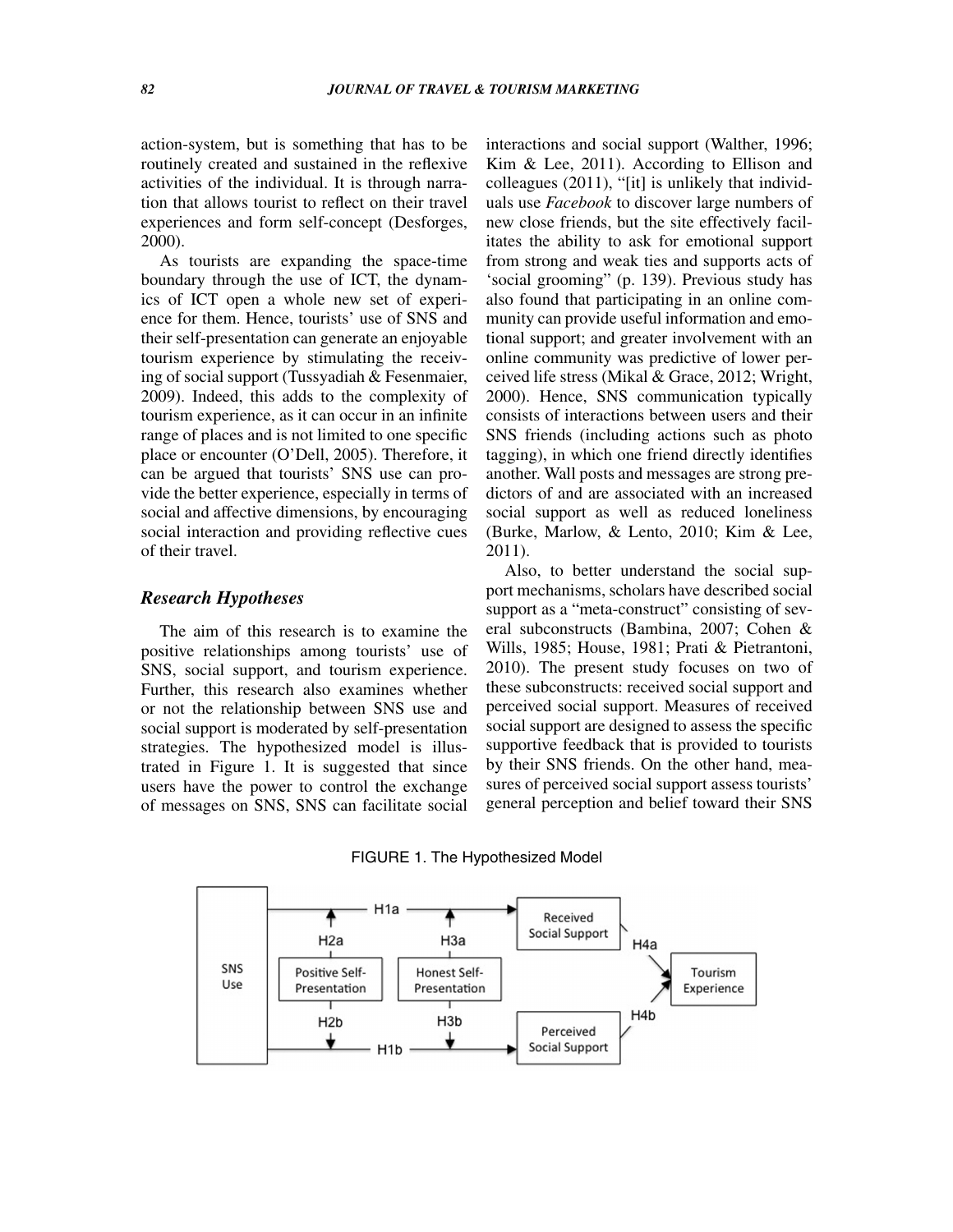friends. Hence, the following hypotheses are posited:

- *H1a: There is a positive relationship between tourists' SNS use and received social support.*
- *H1b: There is a positive relationship between tourists' SNS use and perceived social support.*

However, there are contradictory views on the relationship between SNS use and social support. Vitak, Ellison, and Steinfield (2011) argued that an active SNS use is not enough for predicting social support, which contrasts previous studies showing a positive relationship between the two variables (Manago et al., 2008; Siibak, 2009; Valkenburg et al., 2006). One of the possible reasons for the failure to find a consistent relationship between SNS use and social support may be the existing moderating factor. It is argued that a tourist's perceived social support does not always directly result from the intense self-presentation on SNS *per se*, but rather from his/her self-presentation strategies. Given the effort associated with the adjusting of self-presentation, the interaction between the performer (i.e., the tourist) and the audience is important. Therefore, when tourists post their experience on SNS, they may actively search for further input from the audience in order to create a suitable performance (Goffman, 1959). In other words, the tourist may choose some level of selfpresentation strategies, which can be positive or honest self-presentation (Kim & Lee, 2011). Positive self-presentation may strengthen the relationship between tourists' SNS use and the social support. On the other hand, honest self-presentation may weaken the relationship between tourists' SNS use and social support. Therefore, the following hypotheses are posited:

- *H2a: Tourists' positive self-presentation strategies moderate the relationship between SNS use and received social support.*
- *H2b: Tourists' honest self-presentation strategies moderate the relationship*

*between SNS use and received social support.*

- *H3a: Tourists' positive self-presentation strategies moderate the relationship between SNS use and perceived social support.*
- *H3b: Tourists' honest self-presentation strategies moderate the relationship between SNS use and perceived social support.*

Through various self-presentation activities, tourist may have a chance to reflect on their travels, share their own experience, and form their sense of self through social support. Traditionally, tour guide, local residents, and other tourists have been considered providers of social support (Huang et al., 2010). However, with ICT development and SNS use, tourists can seek social support not just from other tourists (i.e., weak ties) in the destinations, but also from friends and family (i.e., strong ties) back home. Incorporating the concepts from customer experiential value, Keng and Ting (2009) found the relationship between SNS interactivity and perceived similarity between blog readers and the others. Further, Toma (2010) suggests that SNS users can emotionally benefit from self-affirmation through social support. That is, positive feedback and social support for their travel-related posting or photo sharing may generate an enjoyable tourism experience (Tussyadiah & Fesenmaier, 2009). Hence, the following hypotheses are posited:

- *H4a: There is a positive relationship between received social support and tourism experience.*
- *H4b: There is a positive relationship between perceived social support and tourism experience.*

#### *METHODOLOGY*

#### *Measurement Items*

To test the hypothesized model, measurement items were adapted from previous studies (see the Appendix for measurement items).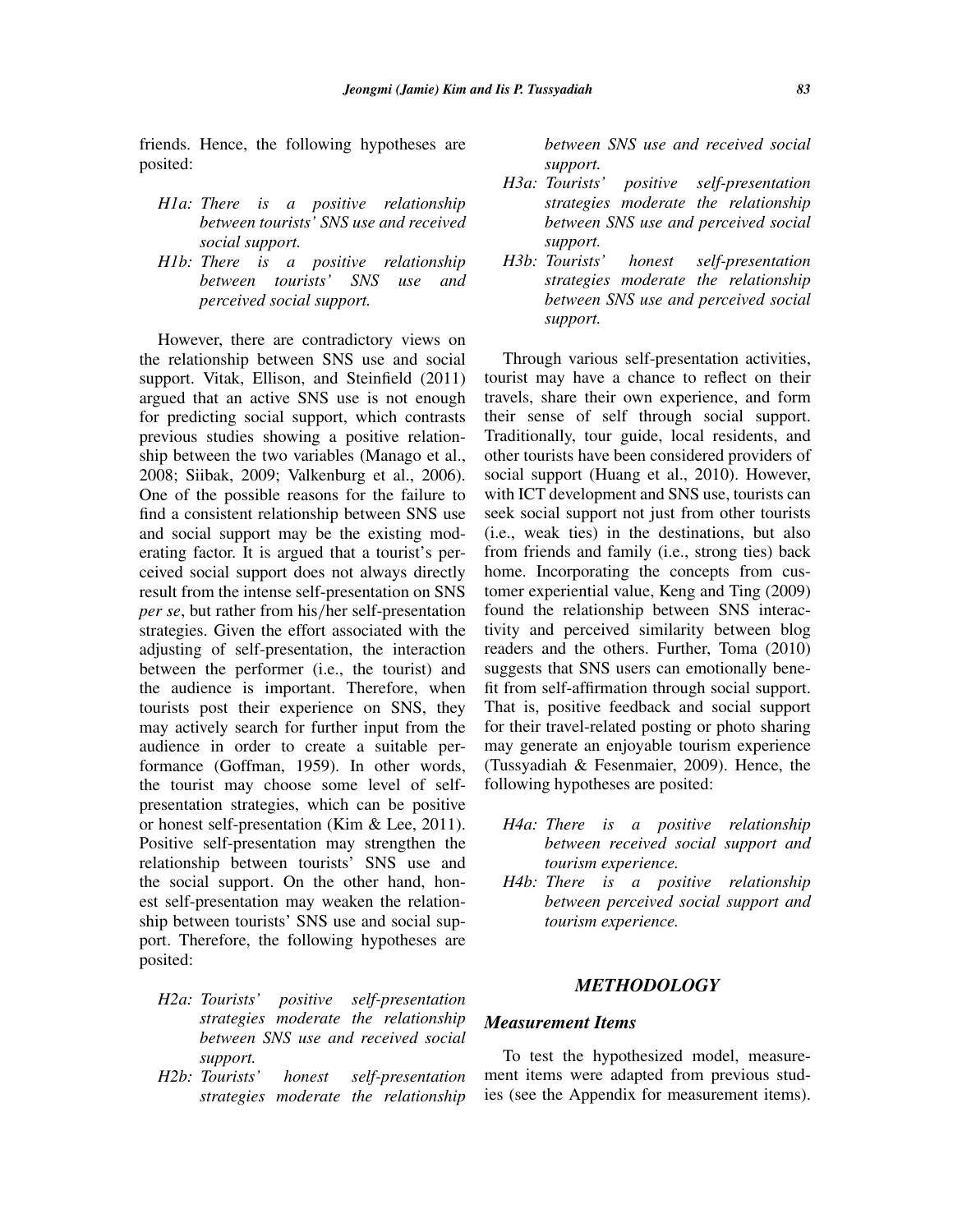The items measuring SNS use were originally developed by Ellison et al. (2007) to gauge user engagement in activities on *Facebook* based on the number of "friends," the amount of time spent on the network on a typical day, and the level of agreement with several statements gauging users' emotional attachment to the site. The scale was modified for tourism context in this study. Items measuring self-presentation were originally developed by Kim and Lee (2011). They categorized one's self-presentation into two groups: positive self-presentation and honest self-presentation. For positive self-presentation, they tested six items to assess the extent to which participants selectively show positive aspects of themselves through *Facebook*. For honest self-presentation, they used four items to assess the extent to which participants honestly share their thoughts, feelings, and life events through *Facebook*. This study uses 12 measurement items that were modified for tourism context.

Social support is conceptualized in two constructs: received social support (i.e., actual communication and feedback from SNS) and perceived social support. For the actual communication and feedback, directed communication scale originally developed by Burke and colleagues (2010) was used. The scale includes interactions between the focal user and another friend, which include text exchanges and nontext feedback (e.g., clicking the "like" button and photo tagging). In their original research, they collected activity data from server logs of the participants' activity. However, due to the technical difficulty, this study used the selfsurvey method by asking the extent to which users are getting various types of communication and feedback from their SNS friends. For perceived social support, items adapted from the Interpersonal Support Evaluation List (ISEL) scale developed by Kim and Lee (2011) was reworded to specifically reflect the contexts of SNS use. Finally, items measuring tourism experience, which is defined as the evaluation of the overall travel in this study, were adapted from measurement items developed by Tussyadiah and Zach (2012) in their recent study on the impact of technology use on tourism experience.

## *Data Collection*

Data were collected through an online survey targeting young professionals in Korea who had travel experience within the past six months and are familiar with mobile and internet technology. The survey was conducted from December 18 to December 31, 2011 and from April 1 to April 10, 2012. At the first stage, respondents were recruited on a selfselection basis, whereby initial invitations to take part in the online survey were posted on a researcher's *Twitter* feed, blog, and *Facebook s*tatus updates. In order to increase the response rate, another invitation was posted on Korea Tourism Organization's *Facebook* status updates. The invitations included a shortened *bit.ly* URL pointing to the online survey. The URL received 252 responses, 217 of which were completed and used for further analysis. In terms of demographics, 56.2% of the respondents were male. Most respondents were in their 30s (53.5%), followed by 20s (34.6%). About 82% of the respondents hold a bachelor's degree or higher. Also, over 97% of respondents use the Internet every day. These results reflect the typical characteristics of young professionals in Korea (National Internet Development Agency [NIDA], 2012).

#### *RESULTS*

#### *Reliability and Validity*

First of all, the test of the factor structure of the study model included the examination of reliability for internal consistency. Internal consistency was calculated using Cronbach's alpha coefficients and the overall internal consistency coefficients of the questionnaire were over .90, which are higher than the minimum cut-off score of .60, as shown in Table 1. Through literature review, questionnaire used in this research was designed with reference to the dimensional questions proposed by the scholars of the specialty. Hence, the items of questionnaire are in accordance with content validity (Cooper & Emory, 1995)

Principal component analysis was adopted to proceed with the construct validity.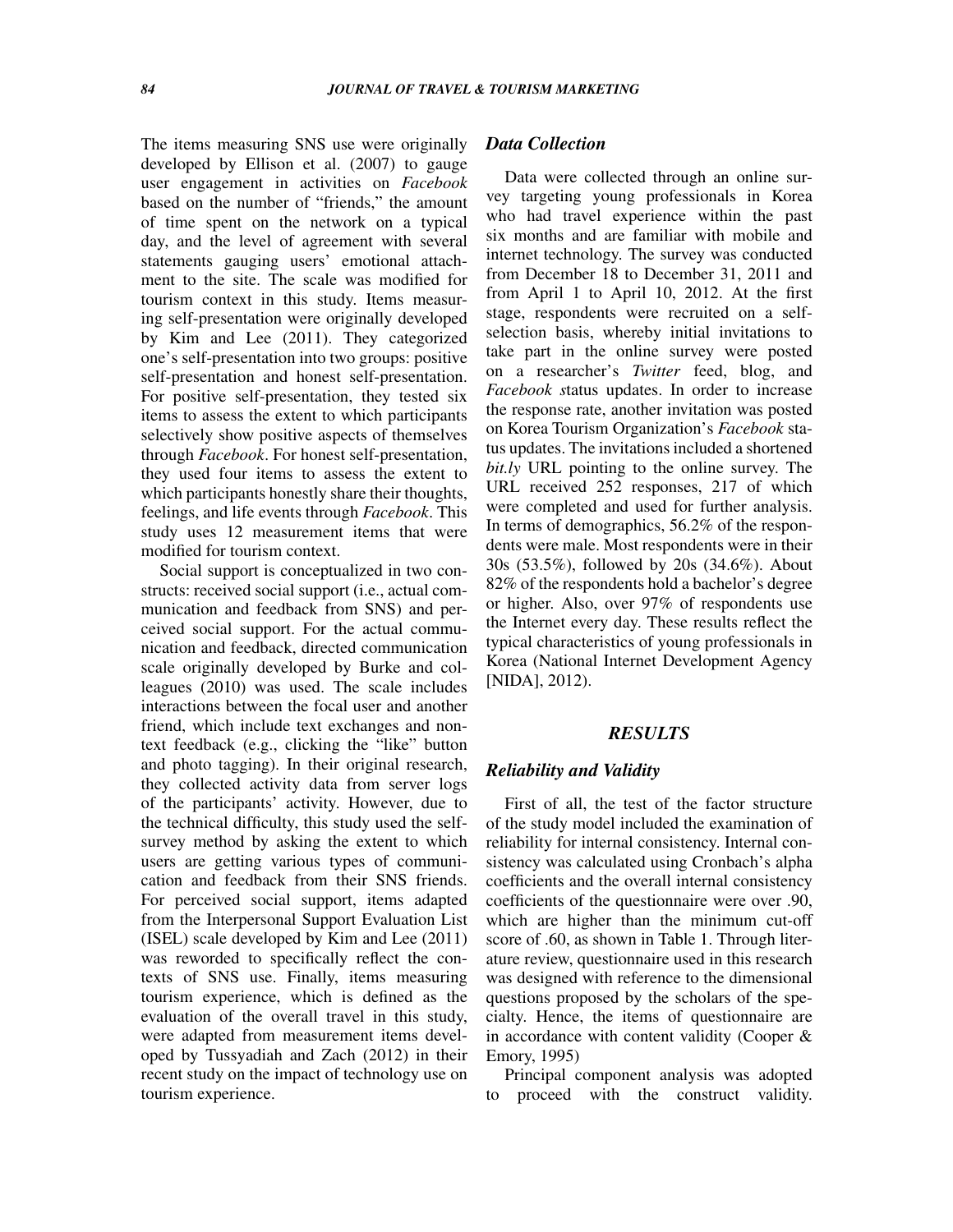| Factors                                                                                 | Item                                       | Factor<br>loadings                           | Eigenvalue | Explanatory<br>variance | Cronbach's $\alpha$ |
|-----------------------------------------------------------------------------------------|--------------------------------------------|----------------------------------------------|------------|-------------------------|---------------------|
| SNS use<br>(KMO = .869; Bartlet's $\chi^2$ = 1051.375;<br>$p = .000$                    | 1<br>$\mathbf 2$<br>3<br>4<br>5<br>6       | .877<br>.816<br>.900<br>.870<br>.905<br>.870 | 4.577      | 76.286                  | .937                |
| Positive self-presentation<br>(KMO = .881; Bartlet's $\chi^2$ = 1051.179;<br>$p = .000$ | 1.<br>$\boldsymbol{2}$<br>3<br>4<br>5<br>6 | .875<br>.873<br>.895<br>.827<br>.910<br>.881 | 4.614      | 76.905                  | .939                |
| Honestself-presentation<br>(KMO = .842; Bartlet's $\chi^2 = 860.256$ ;<br>$p = .000$    | 1<br>2<br>3<br>4<br>5<br>6                 | .680<br>.687<br>.869<br>.915<br>.873<br>.905 | 4.111      | 68.516                  | .906                |
| Received social support<br>(KMO = .923; Bartlet's $\chi^2$ = 1228.397;<br>$p = .000$    | 1<br>2<br>3<br>4<br>5<br>6                 | .907<br>.922<br>.904<br>.913<br>.898<br>.911 | 4.960      | 82.665                  | .958                |
| Perceived social support<br>(KMO = .937; Bartlet's $\chi^2$ = 1505.194;<br>$p = .000$   | 1<br>$\mathbf{2}$<br>3<br>4<br>5<br>6      | .928<br>.944<br>.942<br>.952<br>.949<br>.852 | 5.172      | 86.202                  | .966                |
| Tourism experience<br>(KMO = .761; Bartlet's $\chi^2$ = 576.477;<br>$p = .000$          | 1<br>2<br>3                                | .947<br>.965<br>.944                         | 2.720      | 90.682                  | .948                |

TABLE 1. Reliability and Validity Test

As suggested by Hair and colleagues (1998), the eigenvalue had to be greater than 1. Moreover, each item's absolute value of factor loading had better be greater than .60 after an orthogonal rotation by using varimax method. As represented in Table 1, the factor loading of each item was higher than .6 (ranging from .680 to .965) and the eigenvalues were all greater than 2. Overall, the questionnaire used in this research has reached relatively good construct validity.

## *Hypothesis Testing*

To achieve the research goal, simple regression and hierarchical regression analyses were adopted utilizing SPSS 19.0 (SPSS, Inc.,

Chicago, IL, USA). Hypothesis 1 predicted that a tourist who is highly engaged in SNS use would be more likely to acquire social support. The results show that a tourist's SNS use was significantly related to their received social support ( $R^2 = .512$ ,  $\beta = .716$ ,  $p < .001$ ) and perceived social support ( $R^2 = .432$ ,  $\beta = .657$ ,  $p < .001$ ). Thus, Hypotheses 1a and 1b were supported by the data. This finding is consistent with some previous studies and lends credibility to the notion that tourists' SNS use does play an influential role in acquiring feedback and social support from their social network.

To test the moderating effects of positive selfpresentation and honest self-presentation on the linkages between SNS use and social support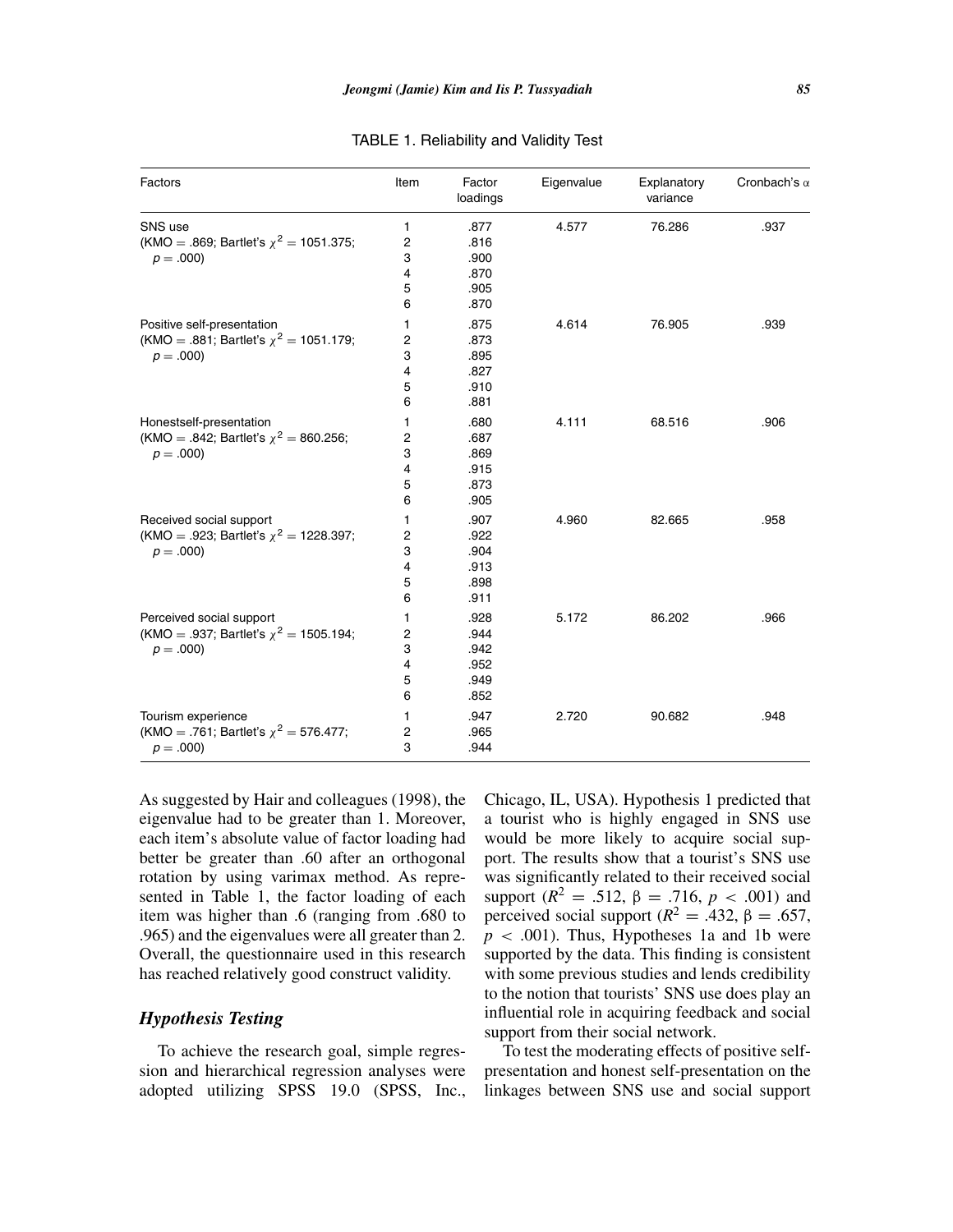(Hypotheses 2 and 3), hierarchical multiple regression analyses were employed (Sheeran & Abraham, 2003). Significant main effects of the predictor and moderator on criterion variable can be found, but these effects are not directly related to the testing of the moderation hypothesis (Baron & Kenny, 1986). To do so, the scales for positive self-presentation, honest selfpresentation, and SNS use were centered at their means before computing the interactions and conducting the analyses (Aiken & West, 1991).

To test Hypotheses 2, the moderated regression analysis of both positive self-presentation and honest self-presentation for received social support appears in Table 2. Step 3 on Table 2 indicates that the inclusion of the interaction between the moderator variable and SNS use was associated with a significant increment in the variance explained in received social support. It also shows that the interaction term of SNS use and both positive self-presentation ( $\beta$  = .072,  $p < .01$ ) and honest self-presentation ( $\beta =$ −.134, *p* < .01) were significant. Significant positive coefficient reflects that the SNS use– social support linkage becomes stronger as the positive self-presentation increases. On the other hand, the coefficient of the honest selfpresentation and SNS use interaction effect was negative; indicating that as honest selfpresentation increases, the positive link between relationship SNS use and their received social support becomes weaker. Thus, Hypotheses 2a and 2b were supported.

Hypotheses 3 also suggested that positive self-presentation and honest self-presentation would moderate the relationship between tourists' SNS use and perceived social support. As shown in Table 3, the interaction term between SNS use and perceived social support was not significant. Apparently, both positive self-presentation and honest self-presentation have no interaction effects on tourists' perceived social support at  $p > .10$ . Thus, Hypotheses 3a and 3b were not supported

Finally, Hypothesis 4 predicted that a tourist who received social support would be more likely to have a positive tourism experience. Results show that both received and perceived social support were significantly related to tourism experience  $(R^2 = .670,$  received social support  $\beta = .283$ , perceived social support  $\beta =$ .575,  $p \lt 0.001$ ). That is, the higher social support through SNS has a positive effect on tourist's experience. Therefore, Hypothesis 4 is strongly supported.

## *CONCLUSION AND IMPLICATIONS*

This study tested the hypothesized relationships between tourists' use of SNS, social

| Independent variables                                           | Dependent variable: Received social support |                        |                                |  |
|-----------------------------------------------------------------|---------------------------------------------|------------------------|--------------------------------|--|
|                                                                 | $\beta$ (Step 1)                            | $\beta$ (Step 2)       | $\beta$ (Step 3)               |  |
| SNS use<br>Positive self presentation (SP)                      | $.644***$                                   | $.495***$<br>$.237***$ | $.531***$<br>$.031***$         |  |
| SNS use * Positive SP<br>$R^2$<br>$\triangle R^2$               | $.512***$                                   | $.553***$<br>$.41***$  | $.072**$<br>$.569*$<br>$.015*$ |  |
| F                                                               | 202.881***                                  | 119.005***             | 89.913***                      |  |
| SNS use<br>Honest self presentation (SP)<br>SNS use * Honest SP | $.644***$                                   | $.516***$<br>.083      | $.518***$<br>.006<br>$-.134**$ |  |
| $R^2$<br>$\triangle R^2$                                        | $.512***$                                   | .521<br>.008           | $.556***$<br>$.036***$         |  |
| F                                                               | 202.881***                                  | 104.230***             | 79.855***                      |  |

TABLE 2. The Moderating Effects on SNS Use and Received Social Support

*Note.*  $N = 195$ . The coefficients are unstandardized  $\beta$  weights.

∗*p* < .05. ∗∗*p* < .01. ∗∗∗*p* < .001.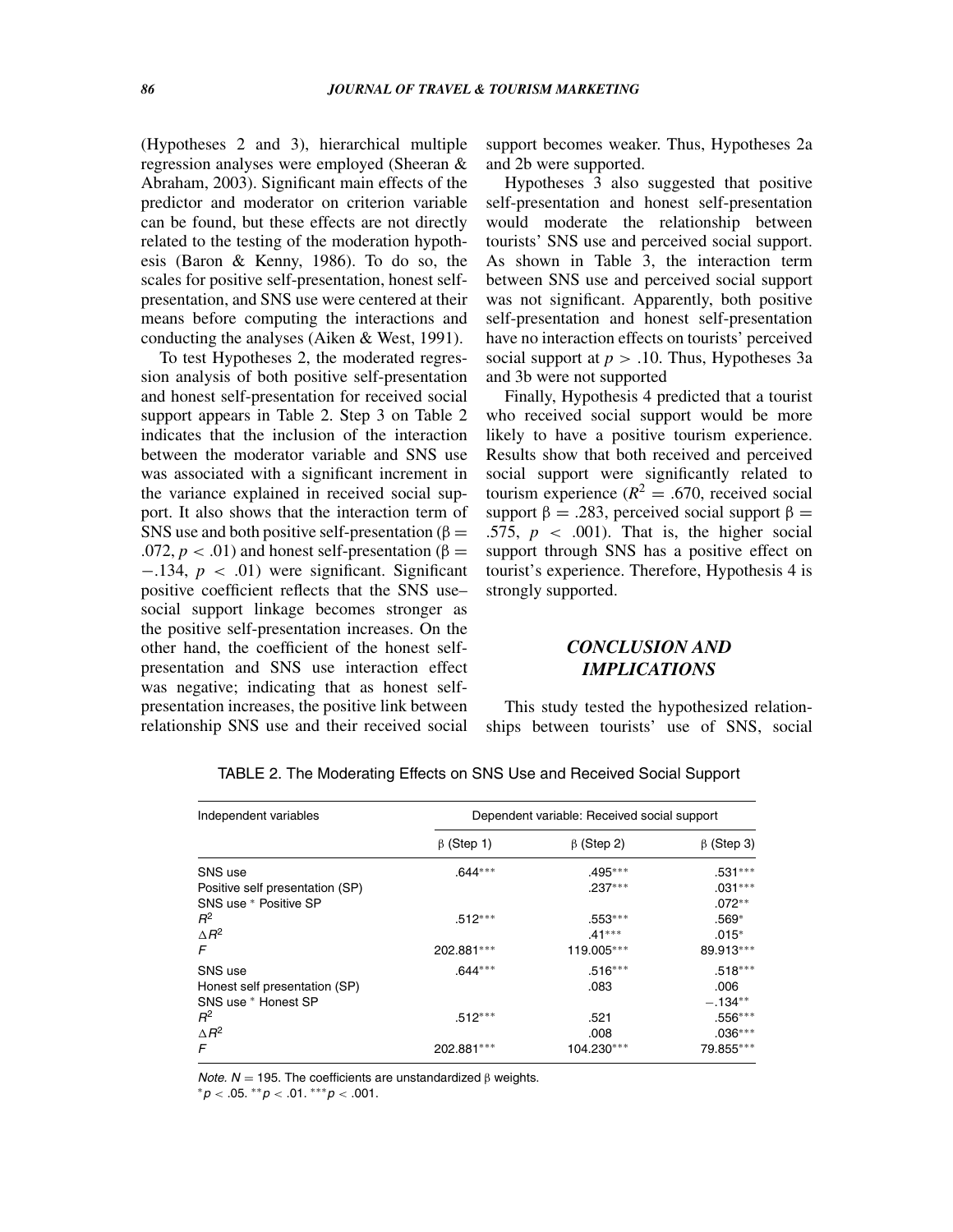| Independent variables                                               |                         | Dependent variable: Perceived social support |                                   |  |  |
|---------------------------------------------------------------------|-------------------------|----------------------------------------------|-----------------------------------|--|--|
|                                                                     | $\beta$ (Step 1)        | $\beta$ (Step 2)                             | $\beta$ (Step 3)                  |  |  |
| SNS use<br>Positive self presentation (SP)<br>SNS use * Positive SP | $.645***$               | $.456***$<br>$.301***$                       | $.471***$<br>$.299***$<br>.031    |  |  |
| B <sup>2</sup><br>$\triangle R^2$<br>F                              | $.432***$<br>146.873*** | .488***<br>$.56***$<br>91.451***             | .490<br>.002<br>61.222***         |  |  |
| SNS use<br>Honest self presentation (SP)<br>SNS use * Honest SP     | $.645***$               | $.634***$<br>$-.235***$                      | $.636***$<br>$-.238**$<br>$-.087$ |  |  |
| B <sup>2</sup><br>$\triangle R^2$                                   | $.432***$               | $.461**$<br>$.029**$                         | .471<br>.010                      |  |  |
| F                                                                   | 146.873***              | 82.176***                                    | 56.689***                         |  |  |

TABLE 3. The Moderating Effects on SNS Use and Perceived Social Support

*Note.*  $N = 195$ . The coefficients are unstandardized  $\beta$  weights.

∗*p* < .05. ∗∗*p* < .01. ∗∗∗*p* < .001.

support and tourism experience, and the moderating effects of self-presentation strategies on the relationships between SNS use and social support. The results show that there are positive relationships among tourists' use of SNS, social support, and tourism experience. The more tourists are engaged in social activities through SNS while traveling, the more social support they will get, which will contribute positively to their tourism experience. Considering the lack of research in this particular area, results such as these articulate more clearly the importance of SNS use for tourism experience. ICT has the capacity to allow tourists to maintain their everyday life while traveling (Bergami, 2008). As a result, their real-time travel-related posting or photo sharing and its consequential social support may generate a more enjoyable tourism experience.

Furthermore, as shown in this study, social support does not always directly result from the intense SNS use, but rather moderated by tourists' self-presentation strategies. Specifically, positive and honest self-presentation strategies moderate the relationship between SNS use and received social support in the opposite ways. Tourists' positive self-presentation reflects the use of SNS as a channel to highlight the positive aspects of their travel and these positive aspects generate stronger attention and feedback from their SNS

friends. On the other hand, tourists' honest self-presentation weakens the relationship between SNS use and the visible social support. The results demonstrate that tourists' SNS use and self-presentation activities enhance social support especially when they selectively present their travel stories. These findings are consistent with Walther's (2007) hyperpersonal model and suggest that the process of selective self-presentation makes SNS a unique awareness-enhancing stimulus for both tourists and their social network.

However, it was identified that selfpresentation strategies do not moderate tourists' perceived social support. Consistent with the findings from previous studies, tourists' received social support through SNS are often not exactly the same as what they believed it would be (Bambina, 2007; Eastin & LaRose, 2005). Since this study examined both the "weak ties" and "strong ties" of social support, the findings are, therefore, not conclusive to present the precise role of either of those ties. Future research is needed to investigate more about these discrepancies between received and perceived social support.

The results from this study provide a significant implication regarding the agents of tourism experience; SNS could be a powerful channel for tourists to communicate with others. While presenting their travel stories, tourists who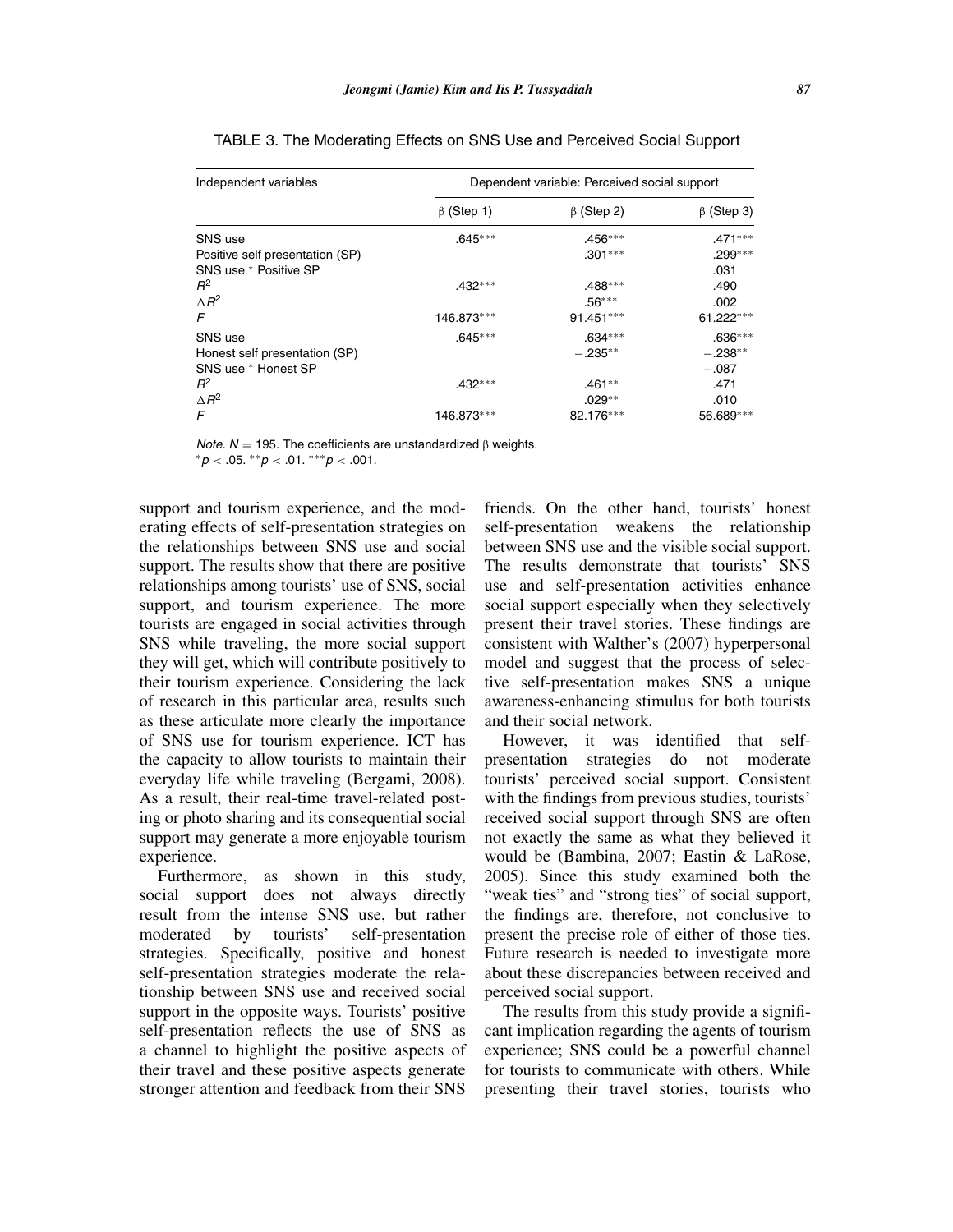upload photo and edit information in a selective manner potentially will have more social interaction and attention. The other side of it is that people who follow friends' journey on SNS might be able to indirectly experience the travel and, simultaneously, influence their experience by giving them social support. Furthermore, the finding in this study provides an empirical evidence to support the important role of online social support in shaping tourists' experience. People use SNS not only for exchanging information, but also dispelling their loneliness and seeking social support (McKenna & Bargh, 1999; Wellman & Gulia, 1999). Hence, this study opens the possibility to apply an expanded social support concept for tourists. A practical implication that emerges from this finding is that destination marketers should be attentive to foster online social support activities for tourists. More specifically, destination marketers should concentrate on developing efficient communication methods to allow for social feedback for tourists. Thus, it is important for DMO and other tourism agents to find ways to increase social interactions among tourists and their social support network.

This study is a preliminary step toward understanding how selective self-presentation and social support, which have been previously discussed in the context of impression management and communication context, may influence tourists' perceived experience. The theoretical implications of these results suggest a number of important streams for future research. First, research should focus on the influence of SNS use and social interaction as a cocreator of tourism experiences. Embracing different selfpresentation strategies on SNS will expand the concept of postmodern tourists who exercise the use SNS for different motivation and results. For some tourists, the act of posting photos and comments may be considered as an effort to overcome their stressful situation associated with being away from home, while for some others it is to exaggerate their pleasant events under the social context. Moreover, this study contributes to a deeper understanding of how the different self-presentation strategies on SNS affect tourism experience. Today's postmodern tourists can use SNS and manage information

about him/herself by presenting a profile and displaying connections with others. Through various self-presentation activities, tourist may have a chance to reflect on their travels, share their own experience, and form their sense of self through social support from others. Positive self-presentation activities may serve as a tool to enable tourists to maximize their received social support. Thus, it should be of a great utility to a multitude of tourism providers to facilitate tourists' self presentation that may enhance their overall tourism experience.

The present study does have some limitations. First, the limitations of samples acquired from the self-reported Internet survey should be noted. Since the respondents in this study were recruited from online communities, generalizations of any findings should be made with caution. The second limitation deals with measurement issues. Aggregated and remembered social support and tourism experience used in this study cannot capture the dynamics of experience throughout the travel period. Indeed, it is very likely that tourism experience changes along the stages of travel and over time. For future research, a tool designed for eliciting rich experience narratives is suggested. Third, the survey of this study was conducted among Korean tourists. However, SNS usage and motives have been found to differ across cultures (Kim, Sohn, & Choi, 2011). Therefore, contrasting results might be expected in different settings or over different periods of time. Future studies could expand this model by examining the model in different cultural and contextual setting. Finally, the different types of travel might serve as different contexts for self-presentation, social interactions, and social support on SNS. Future studies should investigate these relationships among different types of travel.

#### **REFERENCES**

- Aiken, L. S., & West, S. G. (1991). *Multiple regression: Testing and interpreting interactions*. Newbury Park, CA: Sage.
- Albrecht, T. L., & Adelman, M. B. (1987). *Communicating social support*. Newbury Park, CA: Sage.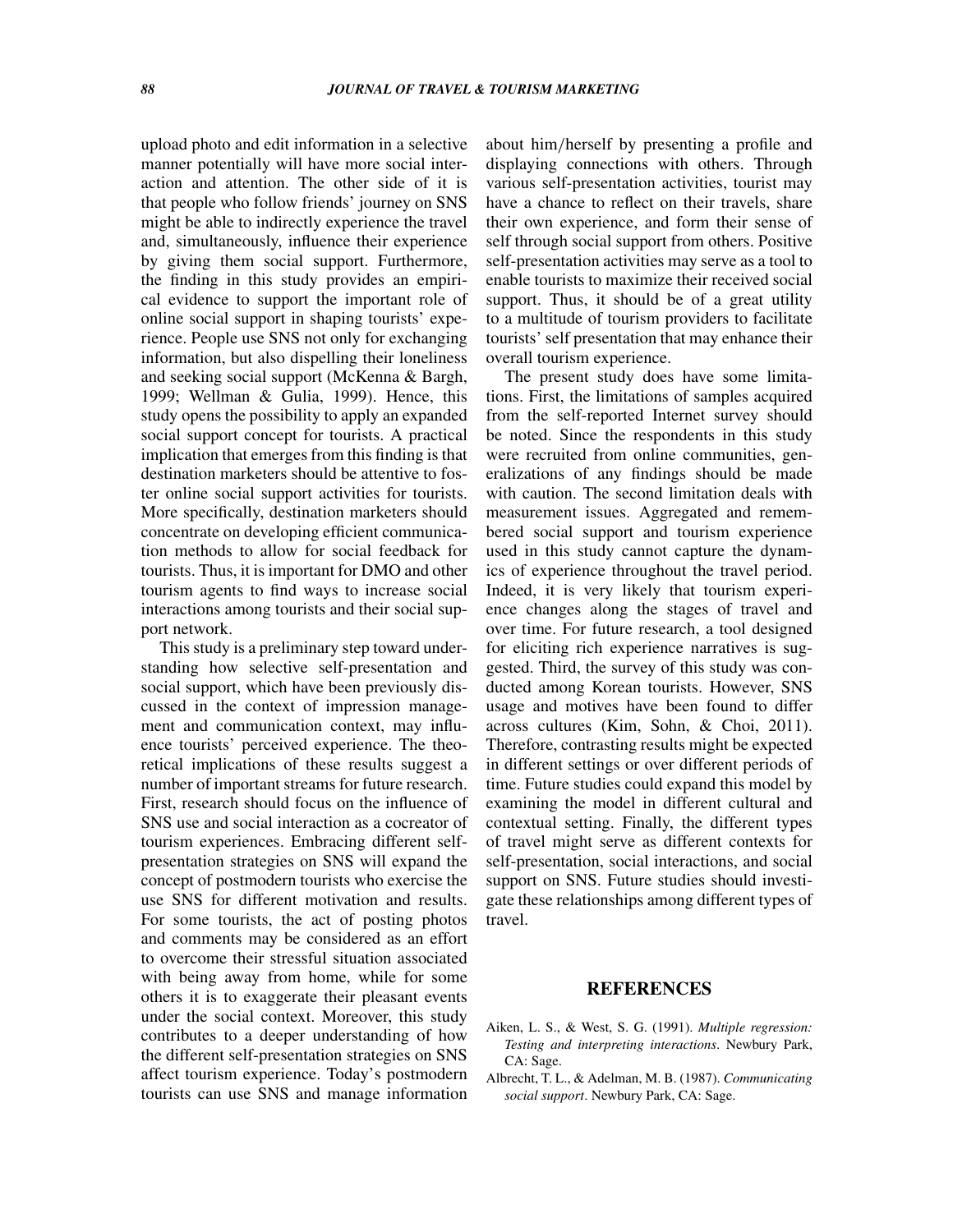- Bambina, A. (2007). *Online social support: The interplay of social networks and computer-mediated communication*. New York, NY: Cambria Press.
- Baron, M.,& Kenny, D. (1986). The moderator-mediator variable distinction in social psychological research: Conceptual, strategic, and statistical considerations. *Journal of Personality and Social Psychology*, *51*, 1173–1182.
- Bergami, R. (2008). The roaming tourists, In Consumer behavior in tourism symposium.
- Berno, T., & Ward, C. (2005). Innocence abroad: A pocket guide to psychological research on tourism. *American Psychologist*, *60*, 593–600.
- Buhalis, D., & O'Connor, P. (2005). Information communication technology revolutionizing tourism. *Tourism Recreation Research*, *30*(3), 7–16.
- Burke, M., Marlow, C., & Lento, T. (2010). Social network activity and social well-being. *Proceedings of the 2010 Annual Conference on Human Factors in Computing Systems* (pp. 1909–1912). New York, NY: ACM. doi:10.1145/1753326.1753613
- Chen, W., & Choi, A. S. K. (2011). Internet and social support among Chinese migrants in Singapore. *New Media & Society*, *13*, 1067–1084.
- Cohen, S., & Wills, T. (1985). Stress, social support, and the buffering hypothesis. *Psychological Bulletin*, *98*, 310–357.
- Cooper, R. D., & Emory, C. W. (1995). *Business research methods* (5th *Ed*.) Chicago, IL: Richard D. Irwin Inc.
- Desforges, L. (2000) Traveling the world: Identity and travel biography. *Annals of Tourism Research*, *27*(4), 926–945.
- Eastin, M. S., & and LaRose. R. (2005). Alt.support: Modelling social support online. *Computers in Human Behavior*, *21*(6), 977–992.
- Ellison, N. B., Steinfield, C., & Lampe, C. (2007). The benefits of Facebook friends: Social capital and college students' use of online social network sites. *Journal of Computer- Mediated Communication*, *12*,1143–1168.
- Ellison, N. B., Steinfield, C., & Lampe, C. (2011). Connection strategies: Social capital implications of Facebook-enabled communication practices. *New Media & Society*, *13*(6), 873–892.
- Gabriel, Y. (2000). *Storytelling in organizations: Facts, fictions, and fantasies*. Oxford, UK: Oxford University Press.
- Gibbs, J. L., Ellison, N. B., & Heino, R. D. (2006). Selfpresentation in online personals: The role of anticipated future interaction, self disclosure, and perceived success in Internet dating. *Communication Research*, *33*,  $1 - 26$ .
- Giddens, A. (1991). Modernity and self-identity: Self and society in the late modern age. Palo Atto, CA: Stanford University Press.
- Goffman, E. (1959). *The presentation of self in everyday life*. London, United Kingdom: Penguin Books.
- Gottlieb, B. H., & Bergen, A. E. (2010). Social support concepts and measures. *Journal of Psychosomatic Research*, *69*, 511–520.
- Hair, J. F., Anderson, R. E., Tatham, R. L., & Black, W. C. (1998). *Multivariate data analysis (5th ed.)*. Upper Saddle River, NJ: Prentice-Hall.
- Higgins, E. T. (1987). Self-discrepancy: A theory relating self and affect. *Psychological Review*, *94*, 319–340.
- Hine, C. (2001). Web pages, web authors and audiences: The meaning of a mouse click. *Information, Communication and Society*, *4*(2), 182–198.
- House, J. S. (1981). *Work, stress and social support*. Reading, MA: Addison-Wesley.
- Huang, Y., Basu, C., & Hsu, M. K. (2010). Exploring motivations of travel knowledge sharing in social network sites: An empirical investigation of U.S. college students. *Journal of Hospitality Marketing & Management*, *19*(7), 717–734.
- Huang, J., & Hsu, C. H. (2010). The impact of customer-tocustomer interaction on cruise experience and vacation satisfaction. *Journal of Travel Research*, *49*(1), 79–92.
- Jennings, G. R., Lee, Y., Ayling, A., Lunny, B., Cater, C., & Ollenburg, C. (2009). Quality tourism experiences: Reviews, reflections, research agendas. *Journal of Hospitality Marketing & Management*, *18*(2), 294–310.
- Keng, C. J., & Ting, H. Y. (2009). The acceptance of blogs: using a customer experiential value perspective. *Internet Research*, *19*(5), 479–495.
- Kim, J., & Lee, J. R. (2011). The Facebook paths to happiness: Effects of the number of Facebook friends and self-presentation on subjective well-being. *Cyberpsychology, Behavior and Social Networking*, *14*(6), 359–364.
- Kim, Y., Sohn, D., & Choi, S. M. (2011). Cultural difference in motivations for using social network sites: A comparative study of American and Korean college students. *Computers in Human Behavior*, *27*, 365–372.
- Kimmerle, J., & Cress, U. (2008). Group awareness and self-presentation in computer-supported information exchange. *International Journal of Computer-Supported Collaborative Learning*, *3* (1), 85–97.
- Klooster, E., & Go, F. (2006). Leveraging computer mediated communication for social support in educational travel. In M. Hitz, M. Sigala, & J. Murphy (Eds.), *Information and Communication Technologies in Tourism 2006* (p. 260). New York, NY: Springer-Wien.
- Kraut, R., Patterson, M., Lundmark, V., Kiesler, S., Mukophadhyay, T., & Scherlis, W. (1998). Internet paradox: A social technology that reduces social involvement and psychological well-being? *American Psychologist*, *53*(9), 1017.
- Manago, A. M., Graham, M. B., Greenfield, P. M., & Salimkhan, G. (2008). Self-presentation and gender on MySpace. *Journal of Applied Developmental Psychology*, *29*(6), 446–458.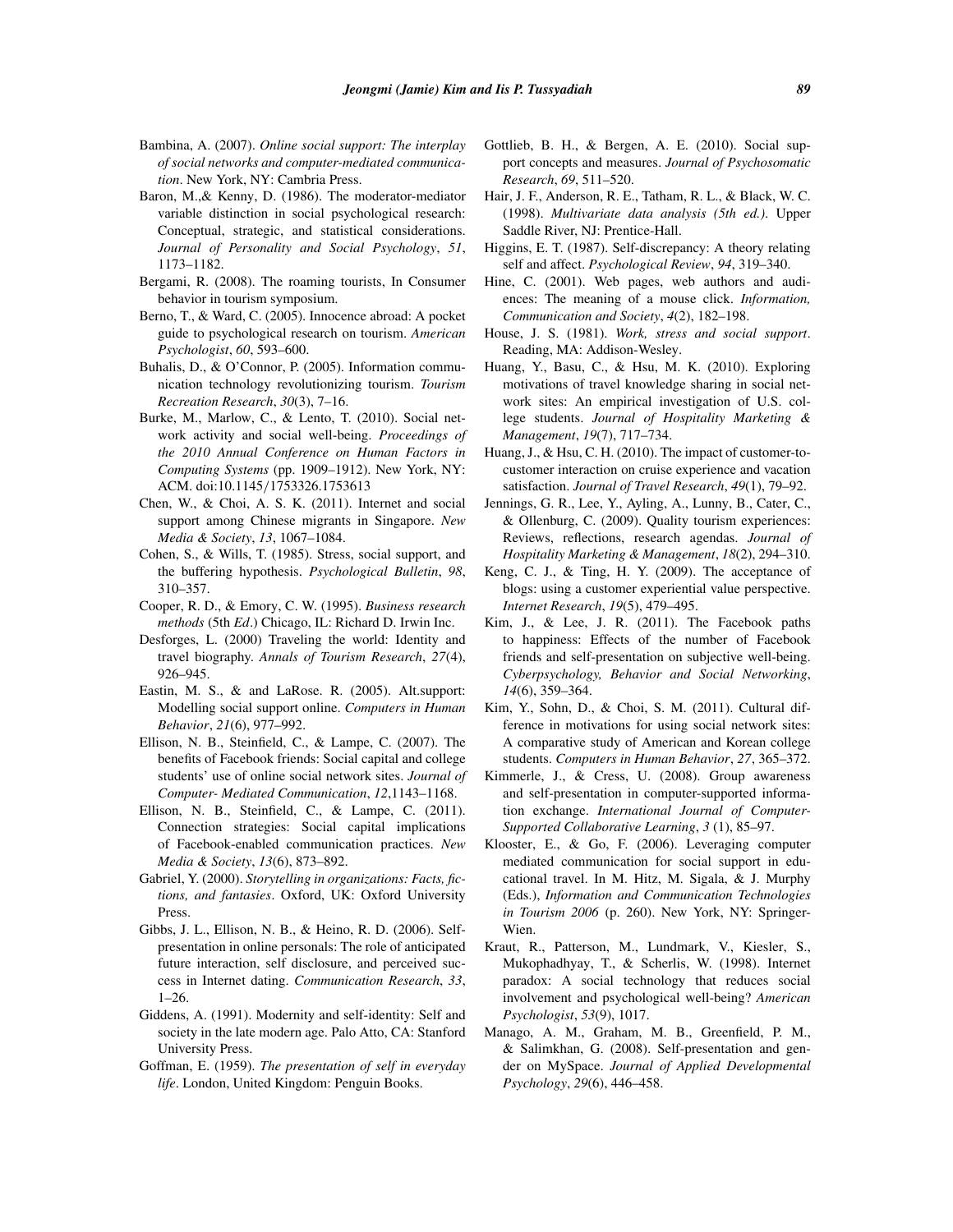- Mascheroni, G. (2007). Global nomads' network and mobile sociality: Exploring new media uses on the move. *Information, Communication & Society*, *10*(4), 527–546.
- McKenna, K. Y. A., & Bargh, J. A. (2000). Plan 9 from cyberspace: The implications of the Internet for personality and social psychology. *Personality and Social Psychology Review*, *4*, 57–75.
- McLaughlin, C., Vitak, J., & Crouse, J. (2011). Online identity construction and expectation of future interaction. In *Proceedings of the 44th Annual Hawaii International Conference on System Sciences* [CD-ROM]. Washington, DC: Computer Society Press.
- Mikal, J. & Grace, K. (2012). Against abstinence-only education abroad: Viewing Internet use during study abroad as a possible experience enhancement. *Journal of Studies in International Education*, *16*(3), 287–306.
- National Internet Development Agency. (2012). *2011 survey on the Internet usage*. Retrieved from http://isis.kisa.or.kr/eng/board/ ?pageId=040100&bbsId=10&itemId=317
- O'Dell, T. (2005) Experiencescapes: Blurring borders and testing connections. In T. O'Dell & P. Billing (Eds.), *Experiencescape: Tourism, culture & economy* (pp. 1–35). Copenhagen, Denmark: Copenhagen Business School Press.
- Ong, A. S. J., & Ward, C. (2005). The construction and validation of a social support measure for sojourners. *Journal of Cross-Cultural Psychology*, *36*(6), 637–661.
- Pearson, E. (2009). All the World Wide Web'sa stage: The performance of identity in online social networks. *First Monday*, *14*(3), 1–7.
- Prati, G., & Pietrantoni, L. (2010). The relation of perceived and received social support to mental health among first responders: A meta-analytic review. *Journal of Community Psychology*, *38*, 403–417.
- Sheeran, P., & Abraham, C. (2003). Mediator of moderators: Temporal stability of intention and the intentionbehavior relation. *Personality and Social Psychology Bulletin*, *29*, 205–215.
- Siibak, A. (2009). Constructing the self through the photo selection-visual impression management on social networking websites.*Cyberpsychology: Journal of Psychosocial Research on Cyberspace*, 3(1). Retrieved from http://cyberpsychology.eu/view. php?cisloclanku=2009061501&article=1
- Toma, C. L. (2010) *Affirming the self through online profiles: Beneficial effects of social networking sites*. Retrieved from http://dmrussell.net/CHI2010/docs/ p1749.pdf
- Toma, C. L., Hancock, J. T., & Ellison, N. B. (2008). Separating fact from fiction: An examination of deceptive self-presentation in online dating profiles. *Personality and Social Psychology Bulletin*, *34*(8), 1023–1036.
- Turner, J. W., Grube, A., & Meyers, J. (2001). Developing an optimal match within online communities: An exploration of CMC support communities and traditional support. *Journal of Communication*, *51*, 231–251.
- Tussyadiah, I., & Fesenmaier, D. R. (2009). Mediating tourist experiences: Access to places via shared videos. *Annals of Tourism Research*, *36*(1), 24–40.
- Tussyadiah, I. P., & Zach, F. (2012). The role of geo-based technology in place experiences. *Annals of Tourism Research*, *39*(2), 780–800.
- Uriely, N. (2005). The tourist experience: Conceptual developments. *Annals of Tourism Research*, *32*(1), 199–216.
- Urry, J. (1990). *The tourist gaze*. London, United Kingdom: SAGE.
- Valkenburg, P. M., Peter, J., & Schouten, A. P. (2006). Friend networking sites and their relationship to adolescents' well-being and social self-esteem. *Cyberpsychology and Behavior*, *9*, 584–590.
- Vasalou, A., Joinson, A., Banziger, T., Goldie, P., & Pitt, J. (2008). Avatars in social media: Balancing accuracy, playfulness and embodied messages. *International Journal of Human-Computer Studies*, *66*(11), 801–811.
- Vitak, J., Ellison, N., & Steinfield, C. (2011). The ties that bond: Re-examining the relationship Facebook use and bonding social capital. In *Proceedings of the 44th Annual Hawaii International Conference on System Sciences* [CD-ROM]. doi:10.1109/HICSS
- Walther, J. B. (1996). Computer-mediated communication impersonal, interpersonal, and hyperpersonal interaction. *Communication Research*, *23*(1), 3–43.
- Walther, J. B. (2007). Selective self-presentation in computer-mediated communication: Hyperpersonal dimensions of technology, language, and cognition. *Computers in Human Behavior*, *23*, 2538–2557.
- Walther, J. B., & Boyd, S. (2002). Attraction to computermediated social support. In C. A. Lin & D. Atkin (Eds.), *Communication technology and society: Audience adoption and uses* (pp. 153–188). Cresskill, NJ: Hampton Press.
- Wang, Y., Yu, Q., & Fesenmaier, D. R. (2002). Defining the virtual tourist community: Implications for tourism marketing. *Tourism Management*, *23*(4), 407–417.
- Ward, C. (2001). The ABCs of acculturation. In D. Matsumoto (Ed.), *Handbook of culture and psychology* (pp. 411–445). New York, NY: Oxford University Press.
- Wellman, B., & Gulia, M. (1999). Virtual communities as communities. Communities in cyberspace, 167–194.
- White, N. R., & White, P. B. (2007). Home and away: Tourists in a connected world. *Annals of Tourism Research*, *34*(1), 88–104.
- Wright, K. (2000). Computer mediated social support, older adults, and coping. *Journal of Communication*, *50*, 100–118.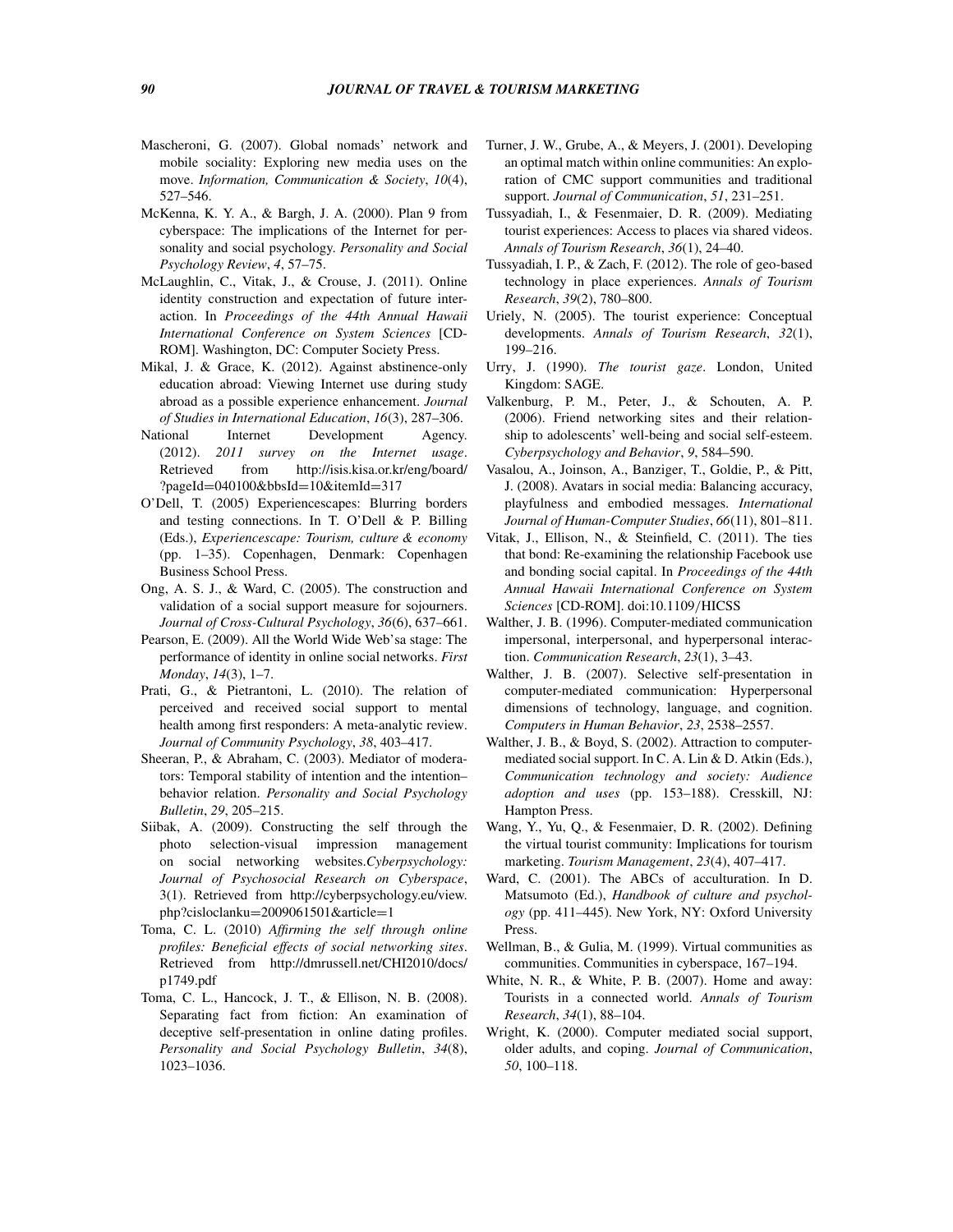Wright, K. B., & Bell, S. B. (2003). Health-related support groups on the Internet: Linking empirical findings to social support and computer-mediated communication theory. *Journal of Health Psychology*, *8* (1), 39–54.

SUBMITTED: May 1, 2012 FIRST REVISION SUBMITTED: September 8, 2012 FINAL REVISION SUBMITTED: October 2, 2012 ACCEPTED: October 3, 2012 REFEREED ANONYMOUSLY